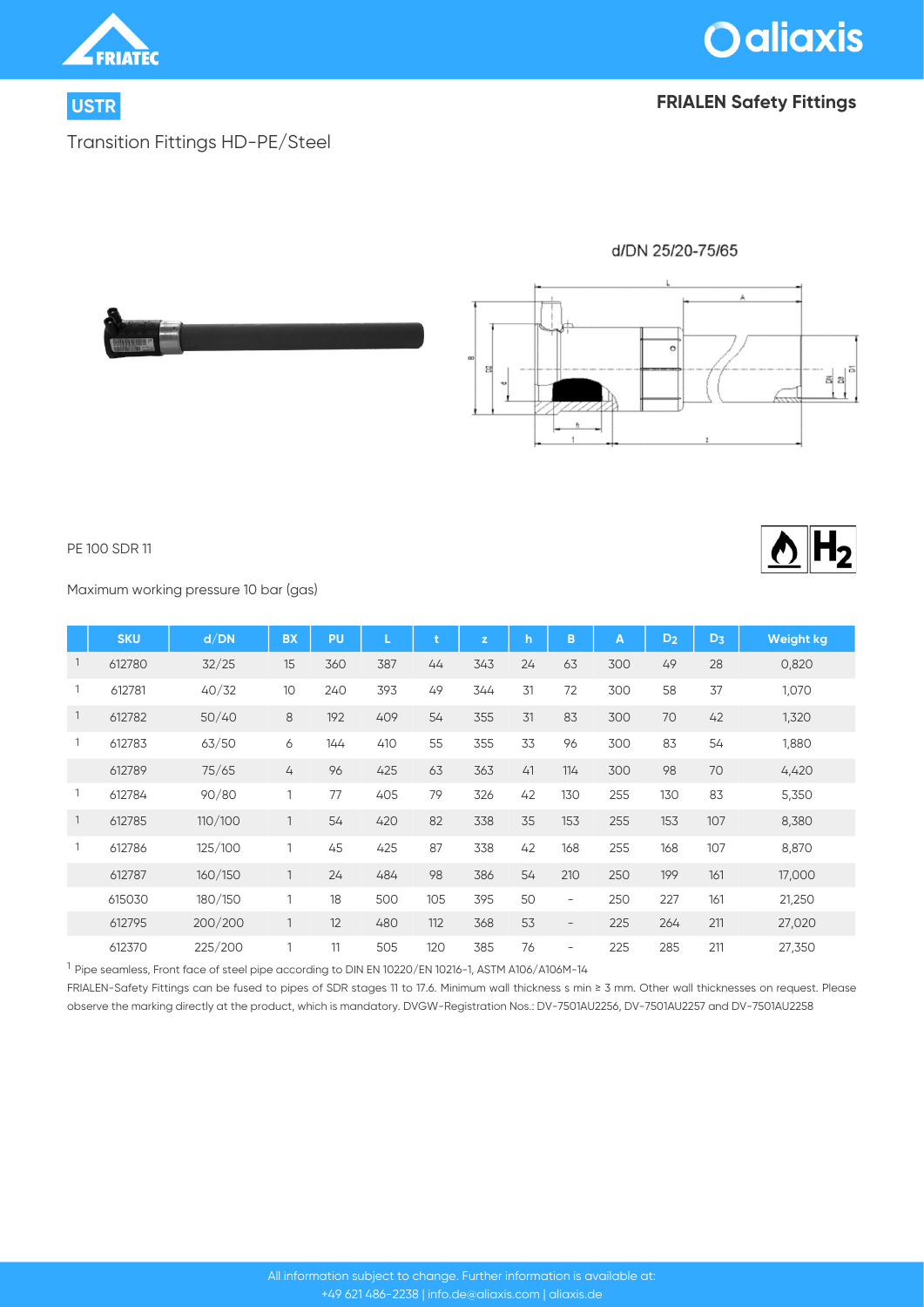

# **USTR FRIALEN Safety Fittings**

### Transition Fittings HD-PE/Steel

#### **Areas of Application**

FRIALEN-Transition Fittings USTR are used for connection of HD-PE house connection pipe to the steel pipe of the house entry fitting. The larger dimensions connect an HD-PE pipeline to a steel fitting or steel pipeline.

#### **Assembly Instructions**

Due to heat dissipation only arc welding is permissible. The fusion of the HD-PE side takes place by FRIALEN-fusing – leakproof and longitudinally strong.

Welding of the steel end and fusion of the HD-PE side have to be prepared according to the general installation instructions (see "Transition Fittings" in "Assembly Instructions" for "FRIALEN-Safety Fittings for house connections and distribution pipes up to d 225"). This involves removing the oxide skin and cleaning the pipe ends.